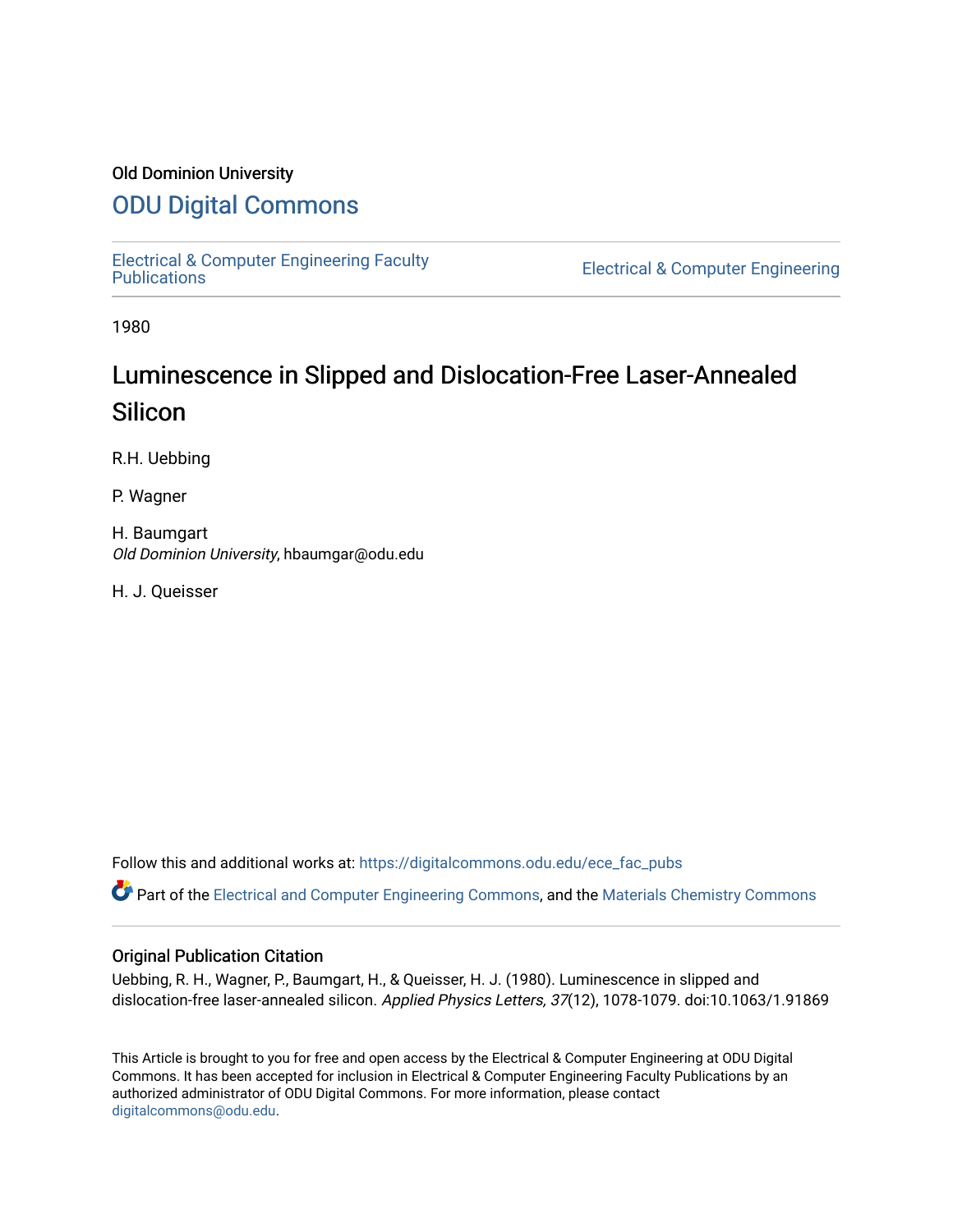## **Luminescence in slipped and dislocation-free laser-annealed silicon**

R. H. Uebbing, P. Wagner, H. Baumgart, and H.J. Queisser *Max-Planck-Institutfiir Festkorperforschung, Heisenbergstrasse 1, D-7000 Stuttgart 80, Federal Republic of Germany* 

(Received 15 August 1980; accepted for publication 6 October 1980)

Photoluminescence of cw laser-annealed silicon shows a dramatic difference in electronic behavior of the reconstructed material depending upon either creation or suppression of dislocations. Beyond a critical exposure time slip appears, and the luminescence of these samples is dominated by dislocation-related defect levels.

**PACS** numbers: 79.20.Ds, 78.55.Ds, 81.40.Ef

Laser annealing of imperfect semiconductors has attracted much attention<sup>1-5</sup> as a novel method of improving and controlling structural and electronic properties of semiconductor materials. Ion-implantation-induced damage can be removed, or amorphous material can be restructured by short-pulse or cw illumination with lasers. The detailed physical properties of such treated materials, however, depend strongly on the annealing process and have, as far as optimal degree of perfection is concerned, not been completely determined.

This letter reports on photoluminescence studies of cw laser-annealed Si and demonstrates the drastic influence of dislocations generated under specific annealing conditions. Exact control of the laser power and the illumination time is shown to be of great importance for the properties of the annealed material.

It has previously been shown that epitaxial regrowth of disordered silicon layers formed by ion implantation can lead to the formation of slip dislocations. <sup>6,7</sup> These dislocations are likely to affect the electron-hole recombination. The recombination in turn can be probed very sensitively in photoluminescence experiments.<sup>8</sup> Therefore this method of analysis is used here to investigate the different electronic behavior of Si depending on the presence or absence of dislocations.

Silicon wafers were used which had been amorphized by implantation of As, P, or Bat lOOor 180keV with doses of  $1 \times 10^{15} - 3 \times 10^{16}$  atoms/cm<sup>2</sup> on  $\langle 100 \rangle$  and  $\langle 111 \rangle$  surfaces. The implanted samples were annealed by irradiation with a 15-W cw Ar ion laser in the  $TEM_{00}$  mode. The exposure time was adjusted by means of an electromechanical shutter or by scanning the wafers with a computer-controlled xy table with 5-*µm* step resolution. The laser intensity was adjusted and controlled by regulation of the excitation current. The degree of lattice perfection was analyzed by x-ray topography, optical micrography, and preferential etching techniques as previously described. 6,7

Figure 1 gives an example of optical micrographs taken from slipped as well as from nonslipped single-shot exposures. Comparison of the annealing parameters (see figure caption) reveals that a change in exposure time of only about 15% leads to a transition from nonslipped to slipped silicon. In addition, a change in power density of about 20% (from 7 to 8.5 **W)** causes a transition from solid phase epitaxial **(SPE)**  to liquid phase epitaxial growth (LPE).<sup>9</sup> These annealing

procedures thus constitute a highly controlled method of preparing samples with or without dislocations, but otherwise largely identical in structure, chemical composition, and thermal history. Comparatively small variations of the anneal conditions can thus result in different crystalline perfection with severe consequences for the electronic properties.

Figure 2 shows the luminescence spectra of two largearea annealed samples. Anneal conditions are identical to those in Fig. 1. Photoluminescence is excited with S 14-nm



25 **µ**m



2S *pm* 

FIG. I. Solid phase epitaxial regrowth shown in differential interference contrast: (a) laser exposure at 6 **W,** 30 ms, no slip dislocations; (b) 7 **W,** 100 ms, cross grid of slip lines reveals dislocations.